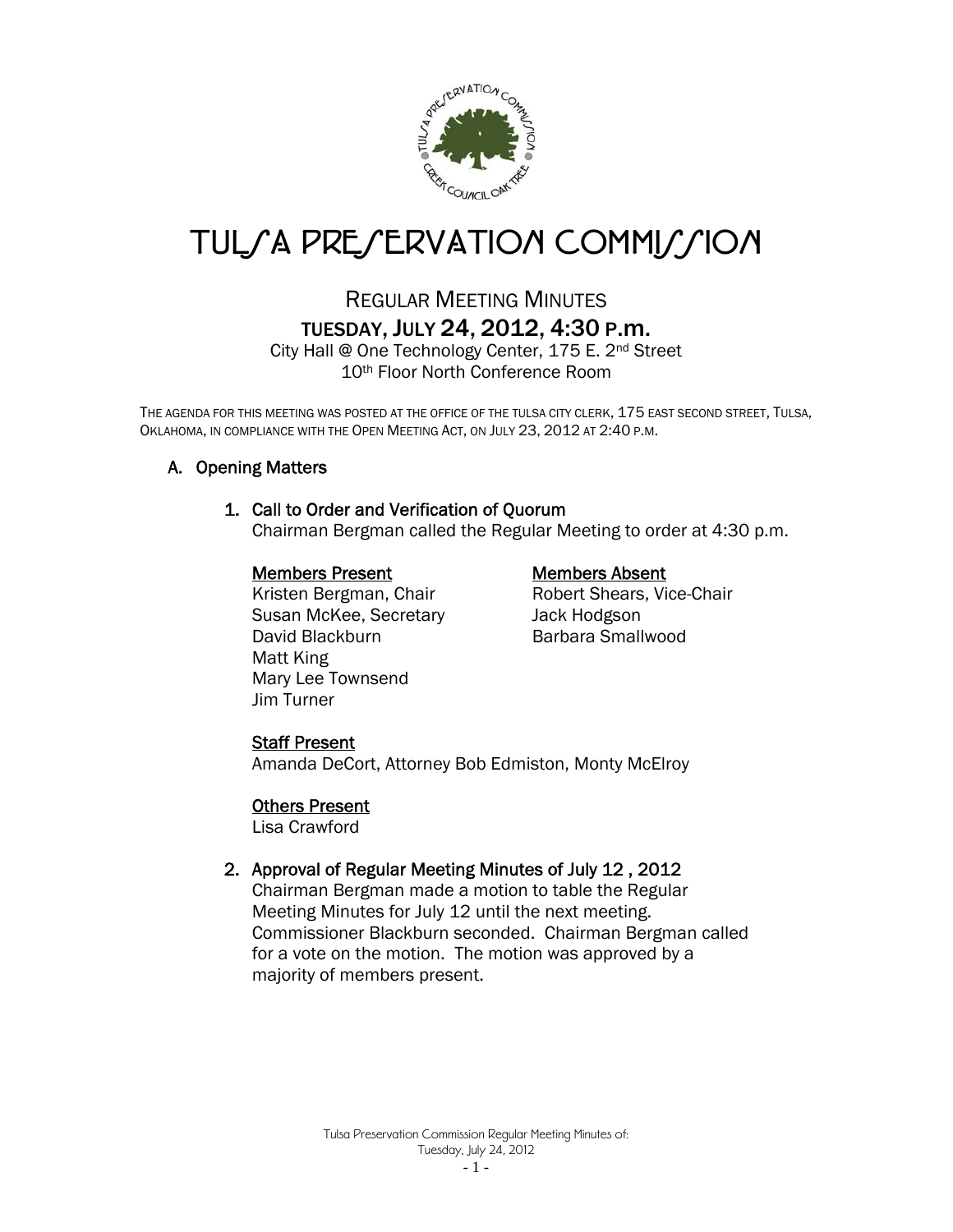Vote: Regular Meeting Minutes of July 12, 2012

| In Favor   | <b>Opposed</b> | <b>Abstaining</b> | <b>Not Present</b> |
|------------|----------------|-------------------|--------------------|
| 1. Bergman | None           | 1. King           | None               |

2. Blackburn

- 3. McKee
- 4. Townsend
- 5. Turner

# 3. Disclosure of Conflicts of Interest

 No one reported a conflict of interest with the proposals on the agenda.

# B. Actionable Items

1. COA-12-028 / 1622/1624 S. Quaker Avenue (Swan Lake) Applicant: Lisa Crawford

 *COA Subcommittee Review Date: None* 

Request:

1. Replace all existing wood awning windows, double-hung windows and one casement window with new vinyl windows with exterior muntins to match existing sizes and muntin patterns.

# 2. COA-12-029 / 1626/1628 S. Quaker Avenue (Swan Lake)

 Applicant: Lisa Crawford  *COA Subcommittee Review Date: None* 

Request:

1. Replace all existing wood awning windows and doublehung windows with new vinyl windows with exterior muntins to match existing sizes and muntin patterns.

# 3. COA-12-030 / 1630/1632 S. Quaker Avenue (Swan Lake)

 Applicant: Lisa Crawford  *COA Subcommittee Review Date: None* 

Request:

1. Replace all existing wood awning windows and doublehung windows with new vinyl windows with exterior muntins to match existing sizes and muntin patterns.

Monty McElroy presented Ms. Crawford's Certificate of Appropriateness for all three applications to the Commission and read the applicable guidelines for this district. Ms. Crawford was present to answer questions.

Commissioner King made a motion to approve all three applications. Commissioner Townsend seconded the motion. Chairman Bergman asked for a vote on the motion.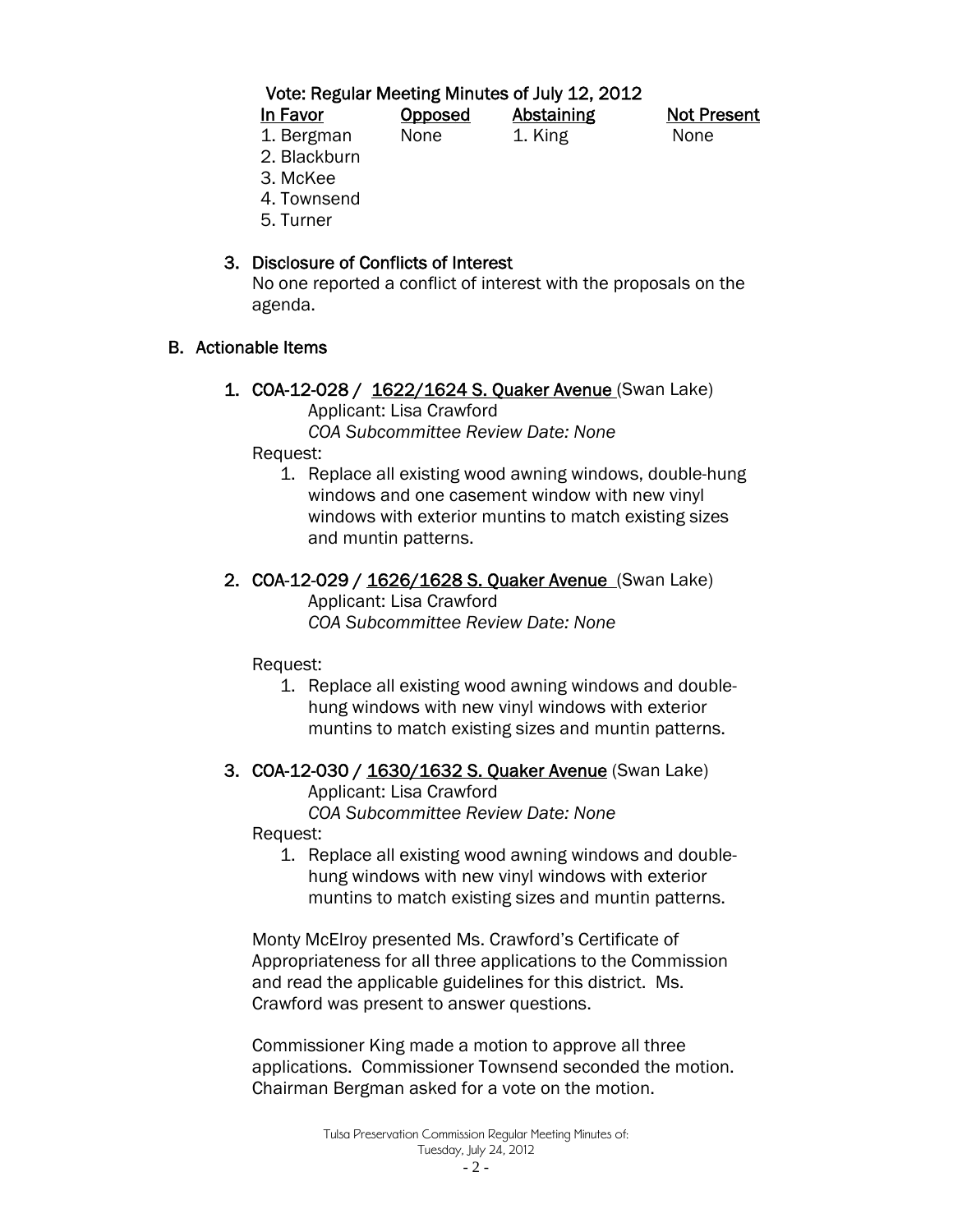# Vote: 1622/1624 S. Quaker Avenue (Swan Lake) 1626/1628 S. Quaker Avenue (Swan Lake) 1630/1632 S. Quaker Avenue (Swan Lake) In Favor Copposed Abstaining Not Present

1. Bergman None None None

- 2. Blackburn
- 3. King
- 4. McKee
- 5. Townsend
- 6. Turner

The motion was Approved Unanimously. Swan Lake Guidelines cited: Windows and Doors: A1.2.1, A1.2.3, A1.2.4, and A1.2.6.

# C. Reports

# 1. Staff Report

 Amanda DeCort reported on the recently attended National Alliance of Preservation Commissions Forum 2012. She mentioned the favorite sessions she attended and the purchase of a copy of a 1-hour documentary "The Greenest Building". She is working on a public screening of the documentary.

 She also reported on discussions with SHPO about revising the City of Tulsa's Programmatic Agreement with SHPO and ACHP. She discussed the Section 106 review process, the current structure and exemptions allowed with the revisions.

 She mentioned upcoming schedule items including the Greenwood National Register Nomination public meeting on July 31, the public hearing of the Unified Design Guidelines before the Planning Commission on August 1, and Bill Caylor's appeal of denial of new construction proposal to be heard by the Board of Adjustment on August 14.

# 2. Chair Report

 Chairman Bergman mentioned the zoning code citizen's advisory council meeting she recently attended.

# 3. Committee Reports

a) Rules & Regulations

No report

# b) Outreach

No report